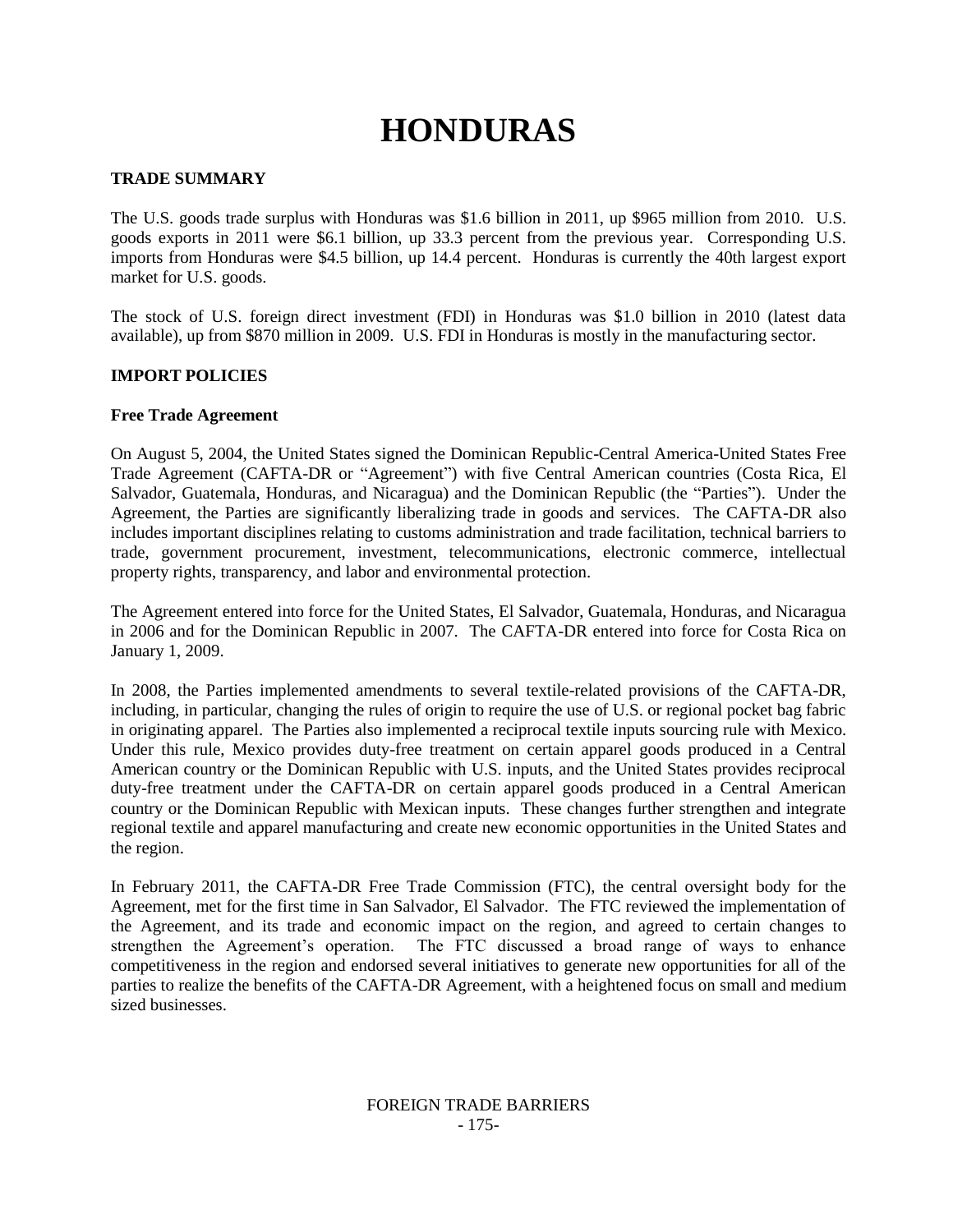The United States hosted an FTC meeting on January 23, 2012 in Miami at which CAFTA-DR countries recognized continued growth in trade and integration, and acted to further strengthen CAFTA-DR institutions and initiatives.

## **Tariffs**

As a member of the Central American Common Market, Honduras applies a harmonized external tariff on most items at a maximum of 15 percent with some exceptions.

Under the CAFTA-DR, however, 100 percent of U.S. industrial trade will enter Honduras duty free by 2015. Nearly all textile and apparel goods that meet the Agreement"s rules of origin became duty free and quota free immediately, thus creating new opportunities for U.S. fiber, yarn, fabric, and apparel manufacturers.

Under the CAFTA-DR, more than half of U.S. agricultural exports now enter Honduras duty free. Honduras will eliminate its remaining tariffs on nearly all agricultural products by 2020 (2023 for rice and chicken leg quarters and 2025 for dairy products). For certain products, tariff-rate quotas (TRQs) will permit some immediate duty-free access for specified quantities during the tariff phase out period, with the duty-free amount expanding during that period. Honduras will liberalize trade in white corn through expansion of a TRQ, rather than by tariff reductions.

### **Nontariff Measures**

Under the CAFTA-DR, Honduras committed to improve transparency and efficiency in administering customs procedures, including the CAFTA-DR"s rules of origin. A law passed in August 2011 established a new inter-institutional Presidential Commission for the Modernization of Customs Services (COPREMSA in Spanish) with the intent to improve the transparency and efficiency of customs procedures. All CAFTA-DR countries, including Honduras, also committed to ensuring greater procedural certainty and fairness in the administration of these procedures, and all CAFTA-DR countries agreed to share with each other information to combat illegal trans-shipment of goods.

The *Dirección Ejecutiva de Ingresos* (DEI), the Honduran customs and tax authority, has taken over verification of origin certifications from the Ministry of Industry and Trade. The DEI verifies that the origin certifications from producers, exporters, or importers comply with the minimum requirements according to the CAFTA-DR and other international agreements.

## **GOVERNMENT PROCUREMENT**

The CAFTA-DR requires that procuring entities use fair and transparent procurement procedures, including advance notice of purchases and timely and effective bid review procedures, for procurement covered by the Agreement. Under the CAFTA-DR, U.S. suppliers are permitted to bid on procurements of most Honduran government entities, including key ministries and state-owned enterprises, on the same basis as Honduran suppliers. The anticorruption provisions in the CAFTA-DR require each government to ensure under its domestic law that bribery in matters affecting trade and investment, including in government procurement, is treated as a criminal offense or is subject to comparable penalties. Since the CAFTA-DR came into effect, Honduran government agencies have routinely declared "emergencies" to circumvent competitive bidding procedures for public procurements, including for large infrastructure projects. Implementation of the CAFTA-DR eliminated the requirement that U.S. firms must act through a local agent (with at least 51 percent Honduran ownership) to participate in public tenders.

#### FOREIGN TRADE BARRIERS -176-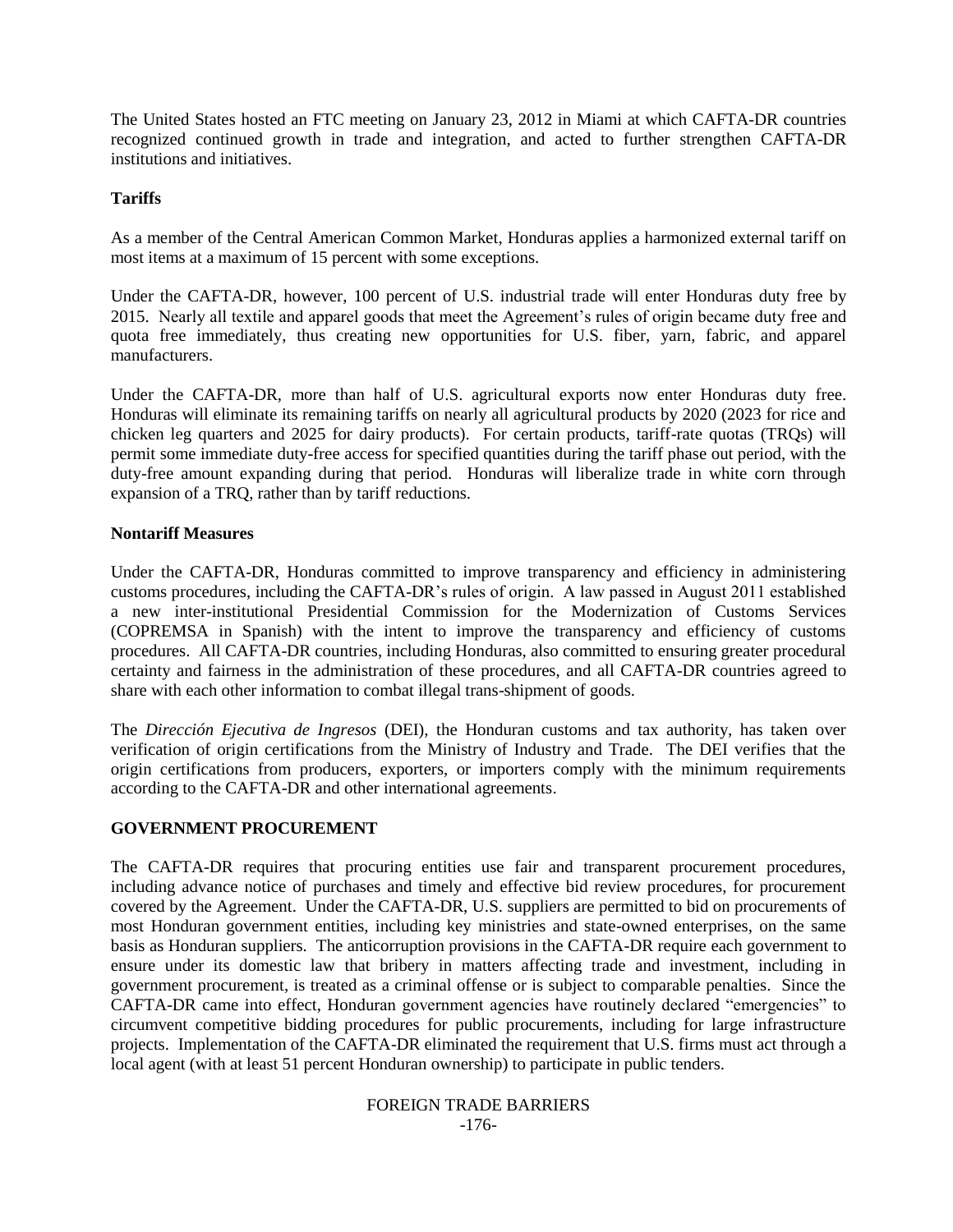Honduras is not a signatory to the WTO Agreement on Government Procurement.

## **EXPORT SUBSIDIES**

Honduras provides tax exemptions to firms in free trade zones. Under the CAFTA-DR, Honduras may not adopt new duty waivers or expand existing duty waivers that are conditioned on the fulfillment of a performance requirement (*e.g.*, the export of a given level or percentage of goods). However, Honduras may maintain such duty waiver measures for such time as it is an Annex VII country for the purposes of the WTO Agreement on Subsidies and Countervailing Measures. The U.S. Government is working with the Honduran government in an effort to ensure compliance with its CAFTA-DR obligations.

# **INTELLECTUAL PROPERTY RIGHTS PROTECTION**

In 2010, Honduras reestablished its intellectual property rights (IPR) prosecutors office as an independent entity within the Public Ministry, reversing a 2009 decision to merge it into the common crimes office. While the IPR prosecutor's office has achieved successes in seizing counterfeit goods, the United States remains concerned about the prospects for effective IPR enforcement in Honduras given that its IPR enforcement office lacks necessary personnel and resources to wage a truly effective campaign. The United States will continue to monitor Honduras' implementation of its IPR obligations under the CAFTA-DR.

## **SERVICES BARRIERS**

Under the CAFTA-DR, Honduras granted U.S. services suppliers substantial access to its services market, including financial services.

Hondutel, the government-owned incumbent telecommunications operator, officially lost its monopoly on fixed-line telephony services on December 25, 2005. Although there are regulations in place that allow the government to grant licenses, permits, and concessions for different telecommunications services in Honduras, competitive services continue to be provided through sub-operator agreements signed between Hondutel and private companies. The Honduran Congress is reviewing several draft telecommunications laws which would fully liberalize the telecommunications market. The United States will continue to monitor efforts to introduce new telecommunications legislation to ensure that any new legislation is consistent with Honduras" obligations under the CAFTA-DR.

## **INVESTMENT BARRIERS**

Honduran law places certain restrictions on foreign ownership of land within 40 kilometers of the coastlines and national boundaries. However, recognizing that the constitutional prohibition of foreign property ownership in Honduras was a barrier to development of tourism and the economic potential of Honduras" coastal and island areas, the Honduran National Congress passed a law in 1990 to allow foreigners to purchase properties in designated tourism zones established by the Ministry of Tourism in order to construct permanent or vacation homes.

Inadequate land title procedures have led to numerous investment disputes involving U.S. nationals who are landowners. Resolving disputes in court can be very time-consuming. There have been claims of widespread corruption in land sales and property registry, and in the dispute resolution process, including claims against attorneys, real estate companies, judges, and local officials. The property registration

#### FOREIGN TRADE BARRIERS -177-